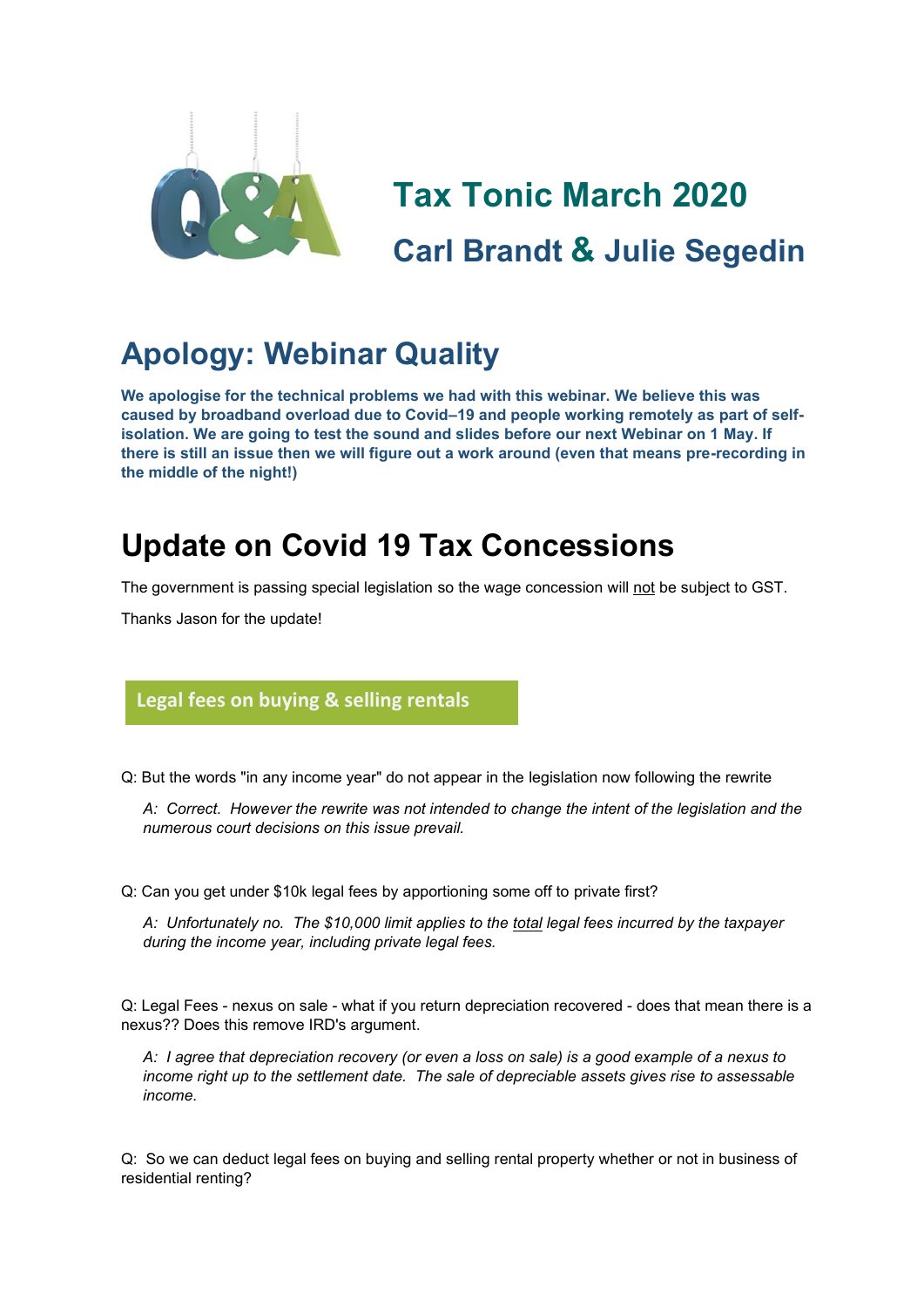*A: In our view yes. The legal fees on sale are still connected to the income earning activity of rental income, and deriving assessable income in any income year. The income earning activity goes right up to settlement date.*

*As mentioned in our webinar, IRD staff are likely to disagree based on their website information and sometimes it might not be worth arguing with them. It doesn't mean you have taken an unacceptable tax position however. (I suspect most of these legal fee claims will fly below the radar and never be noticed).*

Q: Does the answer change if the tenancy ended before the property was sold.

*A: Good question. I think it is "fact and degree" – how long before the sale did the tenancy end. Most tenants will be given notice to vacate before the property is put on the market, and this would be OK.*

#### **Air BnB and GST**

Q: Does the property itself fall into the GS net? Or is it just short-term hire income we need to add GST

*A: Yes the property is clawed in to the GST net which can be the real issue if it has been owned for a long time or purchased off an associated person and subject to the associated person second hand good limitation.*

Q: Julie, when a short term supply was purchased as an exempt supply originally, upon registration, do we claim the GST on the market value of the property?

*A: It would be a change of use. A change of use is based on the GST content of the original cost (this includes second hand good claims too)and would be claimable over the next two balance dates. There is a real problem where the property has been transferred between associated person and the original purchase was from an unregistered person. In those cases the associated person second good claim limitation would be no input claim even though there would be output tax on the market value on deregistration or sale*

### **Profit-making schemes – CB 3 and land rules**

Q: CB 3 and land - what if it was only one section/house for sale instead of two? Still C B3 apply? **glorio**

*A: In my view yes. The construction of even one house is a relatively large scale project carried on with a view to profit. It is still akin to a "spec home" development.*

Q: So the sale of the subdivided land wouldn't be taxed (income), but once the build goes ahead – yes?

*A: Correct. The subdivision by itself is not taxable under s CB 12 or s CB 13, and if Annie just sold the bare sections there would be no tax. The building project brings it into the tax net. The land comes into the tax net at the market value on the date the building project begins (ie. so just the "builder's profit" is taxed).*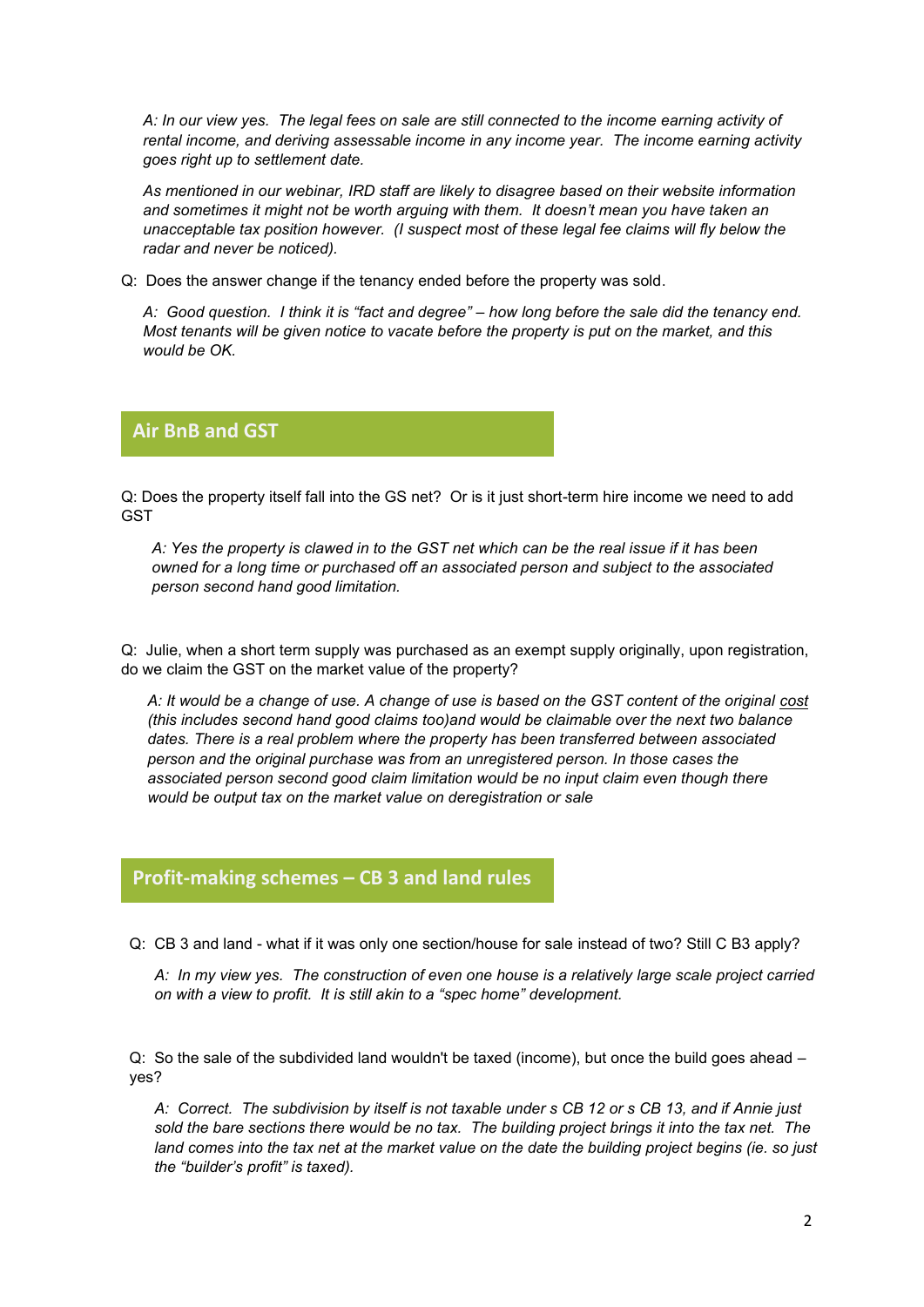#### **Ring-fencing and portfolio with trust**

Q: Trust owns family home - say \$30K of Air BnB earned on the family home. Income is returned by **glorio**the Trustee, not by the Trust - therefore Air BnB income can become part of the Trustees property portfolio?

*A: The trustee can't return the income in their capacity as trustee. The Trust is the legal owner (via the trustees who hold title) and the income belongs to the Trust unless it is allocated to the trustee (in their personal capacity) because they are a beneficiary. Then, it is beneficiary income. As beneficiary income it can't be part of the person's rental portfolio.*

*The only other possible way (?) might be if the Trust leases (or makes the property available) to the trustee in their personal activity, and the trustee conducts the Air BnB as a 'sole trader'. The problem here is that "residential rental property" is defined to mean "residential land for which a person who owns the land is allowed a deduction relating to the use or disposal of the land." The trustee in this capacity does not own the land – so it is still excluded from their portfolio.*

### **Private use of phones and ED0001**

Q: EE001 - are you implying this should apply to shareholder employees as well, in terms of private use. Most people claim 100% for mobile phones

*A: Good observation. Technically, FBT would apply if there is a cost of private use of a shareholder/employee phone for calls or use of the data for private purposes. If the employer has not utilised the other benefits exemption of \$300 per quarter per person this would probably cover it. If that is already being used for other benefits then there is a benefit. Where a plan has a fixed amount for unlimited calls and a fixed amount of data it is tempting to argue there is no extra cost for the private use. Based on case law that isn't correct because the cost applies to both uses and should be apportioned. Use cell phones vary considerable. Personally I use my cell phone primarily for work purposes but I cannot say exclusively. I also use up the \$300 de minimis. Currently I do not make any adjustment. I do not file FBT returns so there is no time bar on how far IRD could reassess if they chose. Practically, it would be difficult to quantify and in the scheme of things is not a significant amount. Having said that, now the IRD have signalled they are interested in this issue by release of that determination it might be prudent to put through a small adjustment for 2020 as insurance to hopefully put a line under the past. {Kevin you better note my file!] Front footing these issues and making a small but reasonable adjustment is always more cost effective and less risky than trying to defend them later. As always it's a cost / risk assessment and the risk has just gone up a fraction in my view.*

Carl Brandt (07) 282 0722 [carl@carlbrandttax.co.nz](mailto:carl@carlbrandttax.co.nz)

Julie Segedin (07) 282 0723 [julie@jstax.co.nz](mailto:julie@jstax.co.nz)